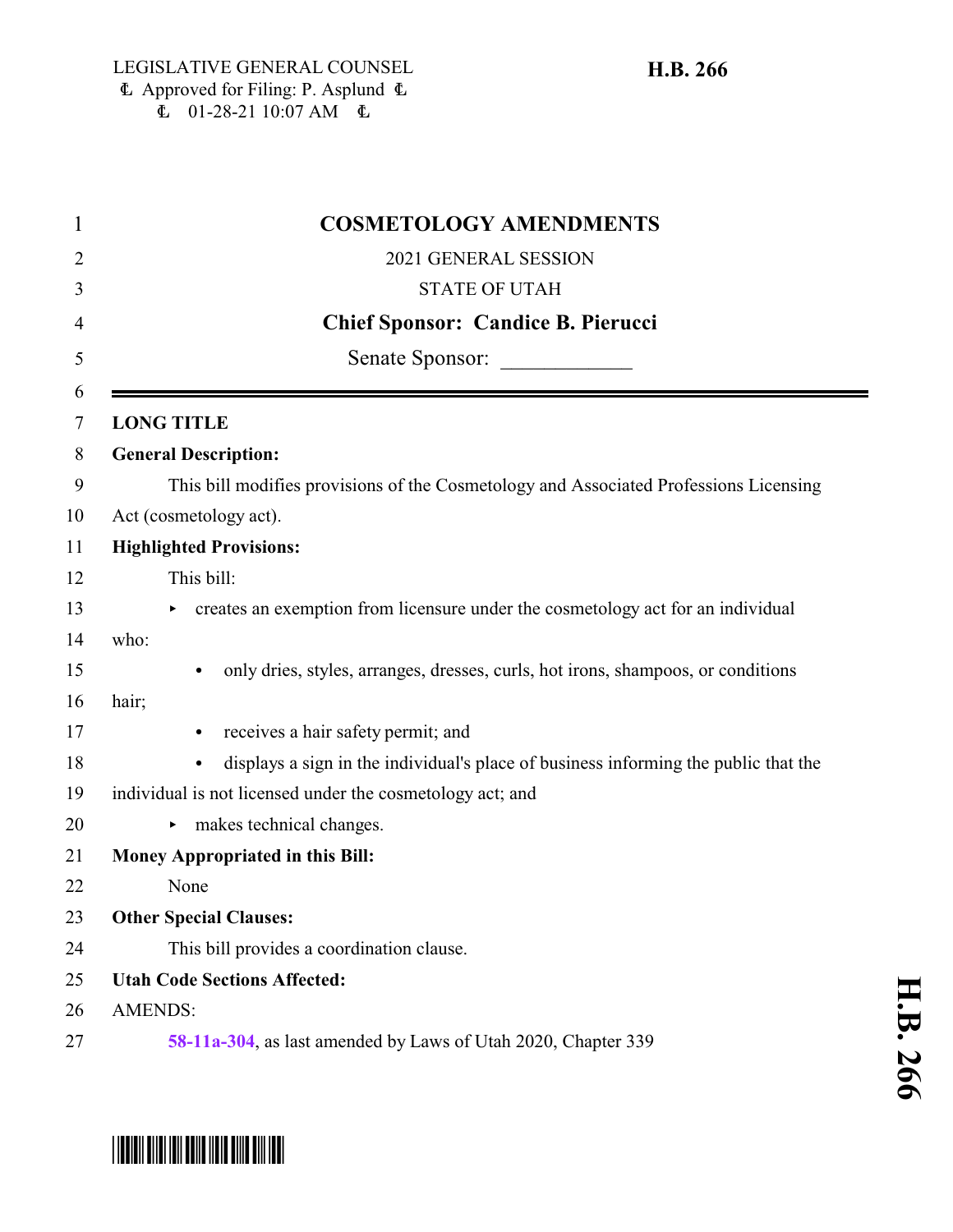<span id="page-1-0"></span>

| <b>Utah Code Sections Affected by Coordination Clause:</b>                                       |
|--------------------------------------------------------------------------------------------------|
| 58-11a-304, as last amended by Laws of Utah 2020, Chapter 339                                    |
| Be it enacted by the Legislature of the state of Utah:                                           |
| Section 1. Section 58-11a-304 is amended to read:                                                |
| 58-11a-304. Exemptions from licensure.                                                           |
| In addition to the exemptions from licensure in Section $58-1-307$ , the following persons       |
| may engage in the practice of barbering, cosmetology/barbering, hair design, esthetics,          |
| master-level esthetics, electrology, or nail technology without being licensed under this        |
| chapter:                                                                                         |
| (1) a person licensed under the laws of this state to engage in the practice of medicine,        |
| surgery, osteopathy, or chiropractic when engaged in the practice of the profession for which    |
| they are licensed;                                                                               |
| (2) a commissioned physician or surgeon serving in the armed forces of the United                |
| States or another federal agency;                                                                |
| (3) a registered nurse, undertaker, or mortician licensed under the laws of this state           |
| when engaged in the practice of the profession for which the person is licensed;                 |
| (4) a person who visits the state to engage in instructional seminars, advanced classes,         |
| trade shows, or competitions of a limited duration;                                              |
| (5) a person who engages in the practice of barbering, cosmetology/barbering, hair               |
| design, esthetics, master-level esthetics, electrology, or nail technology without compensation; |
| (6) a person instructing an adult education class or other educational program directed          |
| toward persons who are not licensed under this chapter and that is not intended to train persons |
| to become licensed under this chapter, provided:                                                 |
| (a) an attendee receives no credit toward educational requirements for licensure under           |
| this chapter;                                                                                    |
| (b) the instructor informs each attendee in writing that taking such a class or program          |
| will not certify or qualify the attendee to perform a service for compensation that requires     |
| licensure under this chapter; and                                                                |
| (c) (i) the instructor is properly licensed; or                                                  |
| (ii) the instructor receives no compensation;                                                    |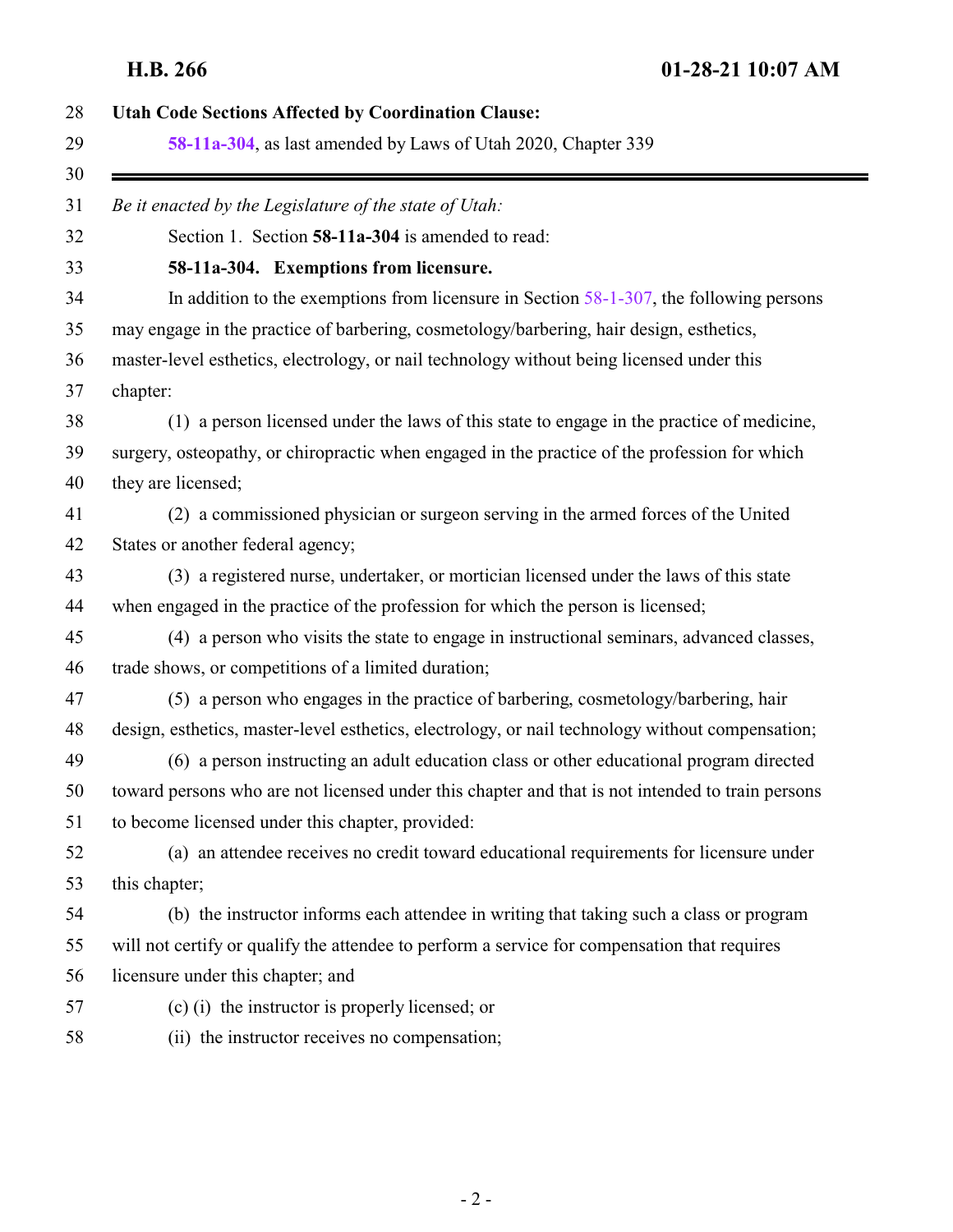## **01-28-21 10:07 AM H.B. 266**

 (7) a person providing instruction in workshops, seminars, training meetings, or other educational programs whose purpose is to provide continuing professional development to licensed barbers, cosmetologists/barbers, hair designers, estheticians, master estheticians, electrologists, or nail technicians;

 (8) a person enrolled in a licensed barber, cosmetology/barber, or hair design school when participating in an on the job training internship under the direct supervision of a licensed barber, cosmetologist/barber, or hair designer upon completion of a basic program under the standards established by rule by the division in collaboration with the board;

(9) a person enrolled in an approved apprenticeship pursuant to Section [58-11a-306](http://le.utah.gov/UtahCode/SectionLookup.jsp?section=58-11a-306&session=2021GS);

 (10) an employee of a company that is primarily engaged in the business of selling products used in the practice of barbering, cosmetology/barbering, hair design, esthetics, master-level esthetics, electrology, or nail technology when demonstrating the company's products to a potential customer, provided the employee makes no representation to a potential customer that attending such a demonstration will certify or qualify the attendee to perform a service for compensation that requires licensure under this chapter;

(11) a person who:

 (a) is qualified to engage in the practice of barbering, cosmetology/barbering, hair design, esthetics, master-level esthetics, electrology, or nail technology in another jurisdiction as evidenced by licensure, certification, or lawful practice in the other jurisdiction;

(b) is employed by, or under contract with, a motion picture company; and

- (c) engages in the practice of barbering, cosmetology/barbering, hair design, esthetics, master-level esthetics, electrology, or nail technology in the state:
- (i) solely to assist in the production of a motion picture; and
- 82 (ii) for no more than 120 days per calendar year; [and]
- (12) a person who:
- (a) engages in hair braiding; and
- (b) unless it is expressly exempted under this section or Section [58-1-307](http://le.utah.gov/UtahCode/SectionLookup.jsp?section=58-1-307&session=2021GS), does not engage in other activity requiring licensure under this chapter[.]; and
- (13) a person who:
- (a) dries, styles, arranges, dresses, curls, hot irons, shampoos, or conditions hair;
- (b) does not cut the hair;